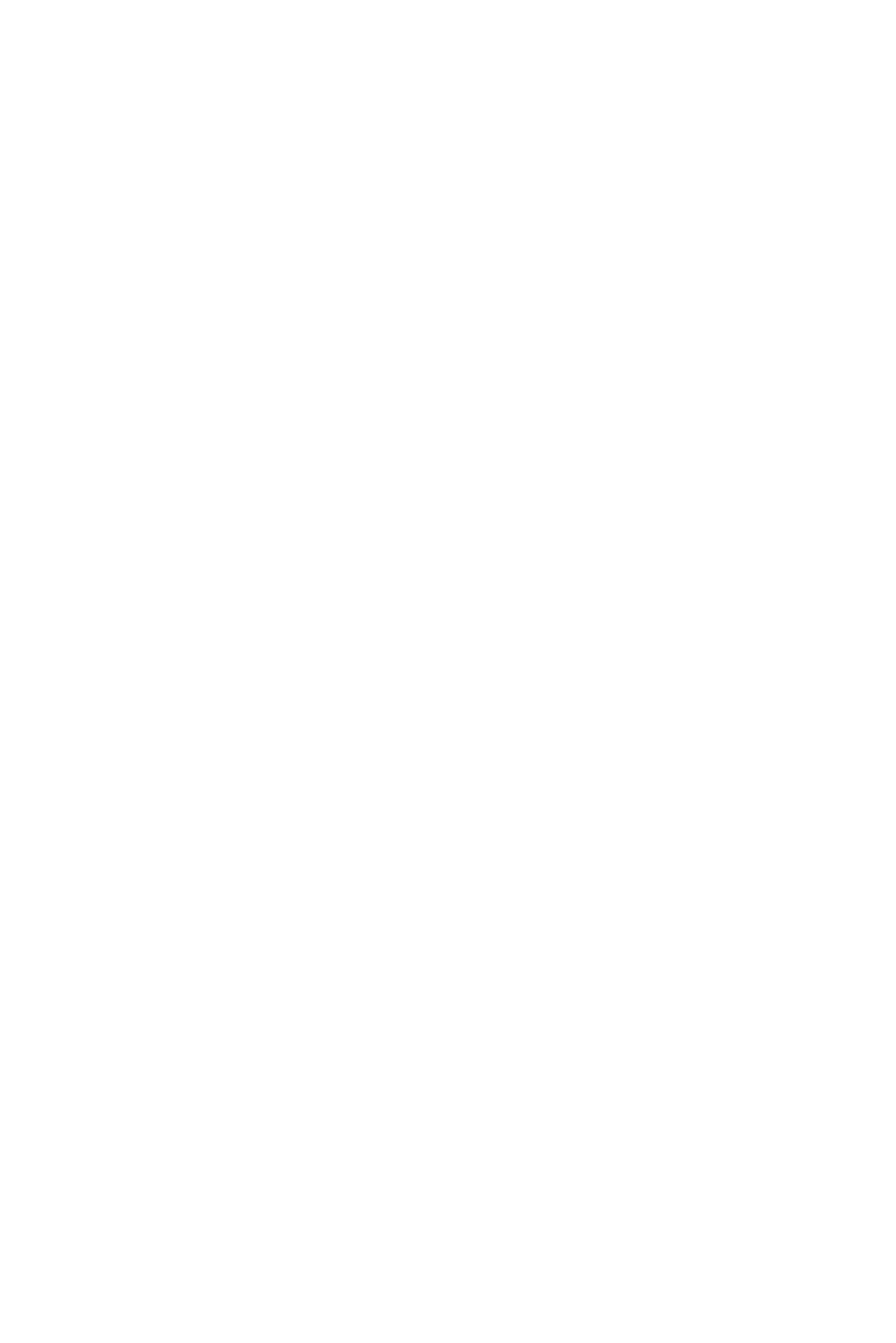## **CONTENTS**

|          |     | $\mathbf{1}$   |
|----------|-----|----------------|
|          | 1.  | $\overline{2}$ |
|          | 2.  | $\overline{2}$ |
|          | 3.  | $\mathfrak{2}$ |
|          | 4.  | $\overline{4}$ |
|          | 5.  | $\overline{4}$ |
|          | б.  | $\overline{4}$ |
|          | 7.  | 5              |
|          |     | 7              |
| Articles |     |                |
|          | 1.  | 9              |
|          | 2.  | 9              |
|          | 3.  | 9              |
|          | 4.  | 9              |
|          | 5.  | 10             |
|          | 6.  | 10             |
|          | 7.  | 10             |
|          | 8.  | 11             |
|          | 9.  | 11             |
|          | 10. | 12             |
|          | 11. | 12             |
|          | 12. | 13             |
|          | 13. | 13             |
|          | 14. | 13             |
|          |     | 14             |
|          |     | 14             |
|          |     | 14             |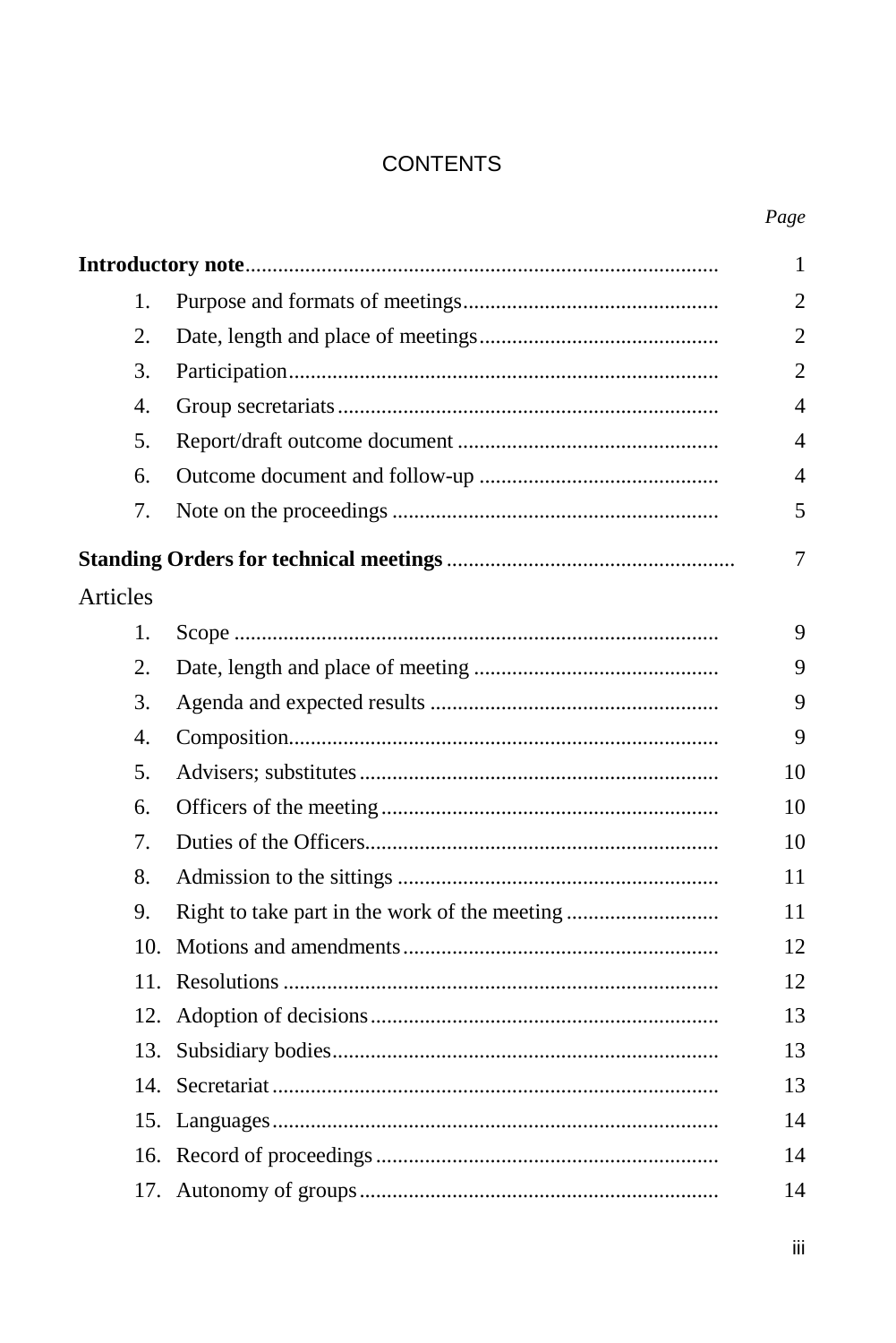## Page

| Articles                                  |  |    |
|-------------------------------------------|--|----|
| 1.                                        |  | 17 |
| 2.                                        |  | 17 |
| 3.                                        |  | 17 |
| 4.                                        |  | 17 |
| 5.                                        |  | 18 |
| 6.                                        |  | 18 |
| $7_{\scriptscriptstyle{\ddot{\text{c}}}}$ |  | 19 |
| 8.                                        |  | 19 |
| 9.                                        |  | 19 |
| 10.                                       |  | 20 |
|                                           |  | 20 |
|                                           |  | 21 |
|                                           |  | 21 |
|                                           |  | 21 |
|                                           |  | 22 |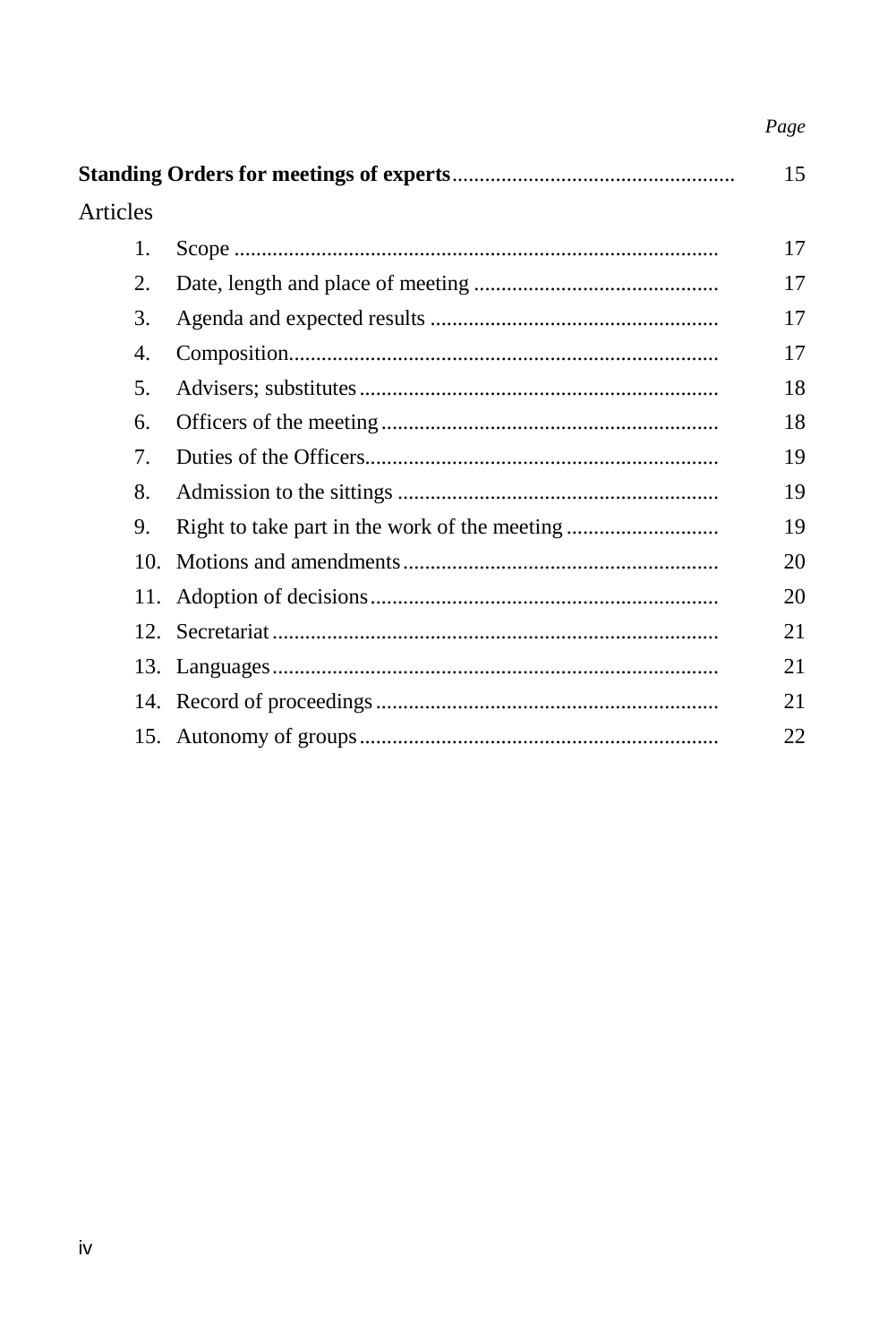#### **Introductory note**

<span id="page-4-0"></span>The International Labour Organization convenes a large number of global meetings of various formats and with different objectives such as policymaking, technical guidance, knowledge sharing or training. These meetings include regular sessions of its constitutional organs, the International Labour Conference and the Governing Body; sectoral meetings; meetings of experts; global dialogue forums; and a large number of other meetings, seminars and workshops.

The Governing Body has adopted specific Standing Orders for a limited number of meetings. In November 1995, the Governing Body adopted the Standing Orders for sectoral meetings with a view to regulating the participation in, conduct of business at and outcome of meetings organized for specific sectors of economic activity. These Standing Orders were not intended to apply to meetings of experts, which operated without standing orders. As of the 1990s, the Governing Body convened meetings of experts more frequently and these meetings have undergone considerable changes in terms of composition and the role of individual experts. In addition, new meetings were introduced, such as the global dialogue forums, which also fell outside the scope of application of the 1995 Standing Orders.

At its 334th Session (October–November 2018), the Governing Body adopted the Standing Orders for technical meetings and the Standing Orders for meetings of experts, which replace the 1995 Standing Orders.

The Standing Orders for technical meetings contain generic rules applicable to any tripartite meetings for which no specific standing orders have been adopted. They do not apply, however, to symposia, seminars, workshops and similar meetings not convened by the Governing Body.

The Standing Orders for meetings of experts apply to meetings of experts only and are based on the Standing Orders for technical meetings with adaptations to fit the particularities of meetings of experts.

At its 335th Session (March 2019), the Governing Body adopted this introductory note, to be published together with the Standing Orders for technical meetings and the Standing Orders for meetings of experts.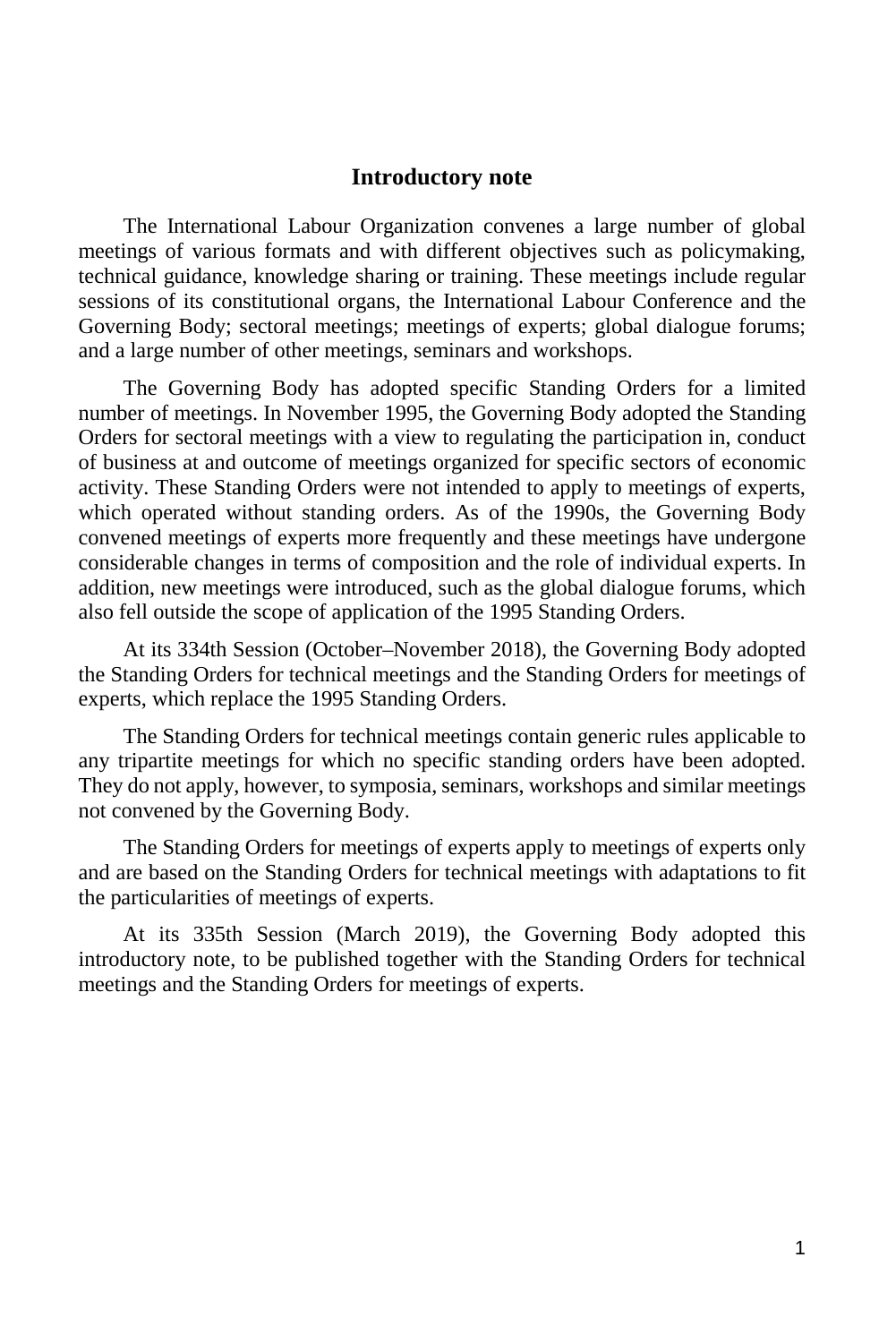#### **Introductory note**

#### *1. Purpose and formats of meetings*

<span id="page-5-0"></span>It is for the Governing Body to decide on the format of a meeting (technical meeting or meeting of experts), to establish the agenda of the meeting and to specify which form the results of the proceedings may take.

Technical meetings include sectoral meetings and global dialogue forums convened to address sector-specific issues. Technical meetings are convened for the purpose of conducting an in-depth discussion on policy issues based on a report prepared by the Office, in order to generate conclusions, points of consensus or similar documents and possibly resolutions. The value of these outcome documents lies in the fact that they reflect international tripartite consensus on a specific issue and can be used by the Organization and member States for policymaking to deal with the issue addressed. Technical meetings also provide guidance to the Office on its future work in the relevant field or economic sector.

Meetings of experts are convened either to provide the Organization with expert advice on a specific technical issue or in order to adopt technical guidance, based on a draft Office text, such as a code of practice, guidelines, or, on occasion, conclusions. The particularity of a meeting of experts is that it is composed of a fixed number of experts, who serve in their personal capacity and act and speak in their expert capacity and not as representatives of a government or group.

#### *2. Date, length and place of meetings*

<span id="page-5-1"></span>The date, length and place of the meetings are determined by the Governing Body. In principle, meetings last five calendar days (Monday to Friday) and take place at headquarters in Geneva. Global dialogue forums normally last only three days.

#### *3. Participation*

<span id="page-5-2"></span>There are three possible categories of participants at tripartite meetings: representatives/experts and their advisers; observers; and other participants. Members of the public who are given access to meetings are not participants.

(a) **Representatives/experts and their advisers**: Technical meetings are composed of representatives who represent their respective governments or nongovernment groups at the meeting, whereas meetings of experts are composed of experts who serve in their personal capacity. Representatives and experts exercise all participation rights in the respective meetings, including the right to speak and the right to move motions, amendments and resolutions. Representatives/experts may be accompanied by advisers, who may speak when authorized to do so by the representative/expert they accompany and exercise all participation rights on behalf of the representative/expert when they are appointed by the latter to act as their substitute. In addition, representatives/experts may be assisted, on a need basis, by interpreters without participation rights.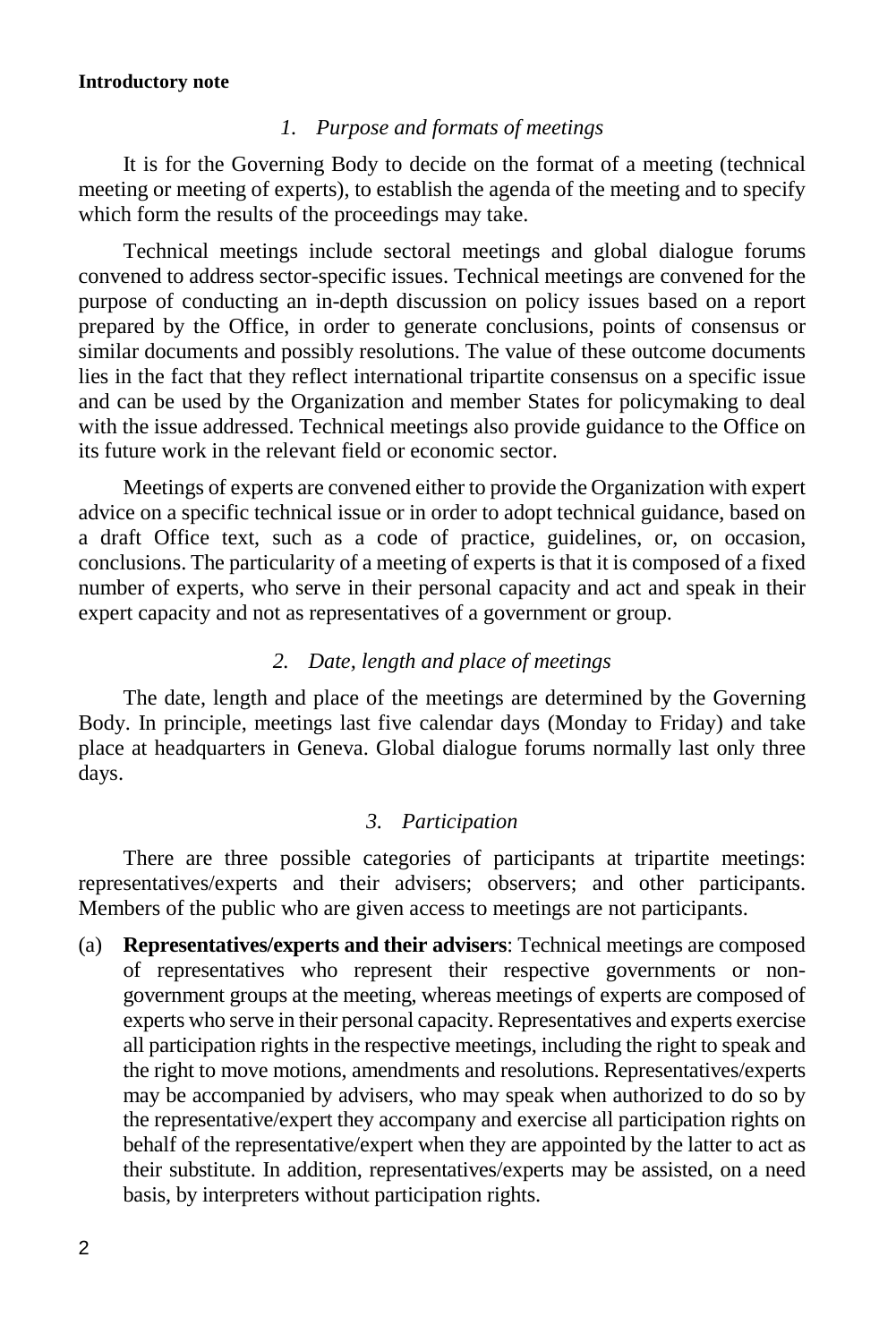- (b) **Observers**: Observers at technical meetings represent governments that have no representative at the meeting, employers or workers, invited official international organizations or non-governmental international organizations. At meetings of experts, possible observers represent interested governments (without speaking rights), invited official international organizations or non-governmental international organizations. Where active participation rights are granted to observers, those are limited to the right to speak under conditions set out in the Standing Orders. Observers are seated separately from the representatives/experts.
- (c) **Other participants**: Other possible participants include external persons who may be invited to address the meeting, for example during any panel or roundtable discussions. Such participants may intervene in the debates, but are not normally expected to participate in the discussions throughout the meeting.

It is for the Governing Body to determine the composition of each meeting according to its specific requirements and with due regard to the need to ensure a balance across the three groups and the efficiency of deliberations. For all meetings, Employer and Worker representatives or experts are appointed by the Employers' and Workers' groups of the Governing Body. The names of the representatives/experts and advisers are communicated, to the extent possible, at least one month before the opening date of the meeting.

As regards the appointment of Government experts at meetings of experts, the Government group determines, on the basis of a proposal prepared by the Office, which governments shall be asked to nominate an expert and which governments shall be included on a reserve list. In identifying these governments, the Government group takes into account the following criteria: (i) appropriate geographical distribution; (ii) the importance of the country concerned in relation to the issue; (iii) the importance of the issue for the country concerned; and (iv) the ratification of relevant international labour Conventions and any other relevant factors. If the reserve list proves insufficient to ensure the composition of the meeting, the Office consults with the regional coordinator(s) concerned regarding the government(s) to be invited.

Whereas for technical meetings, the Office bears the cost of transportation and subsistence only of Employer and Worker representatives, for meetings of experts, the Office covers such costs for all experts, including those nominated by governments.

At all meetings, the Officers consist of the Chairperson and three Vice-Chairpersons. The Chairperson of the meeting, who can be either a member of the Governing Body or an independent person selected by the Office (in the case of meetings of experts, the Chairperson is always an independent person selected by the Office) is appointed in addition to the representatives/experts of the meeting.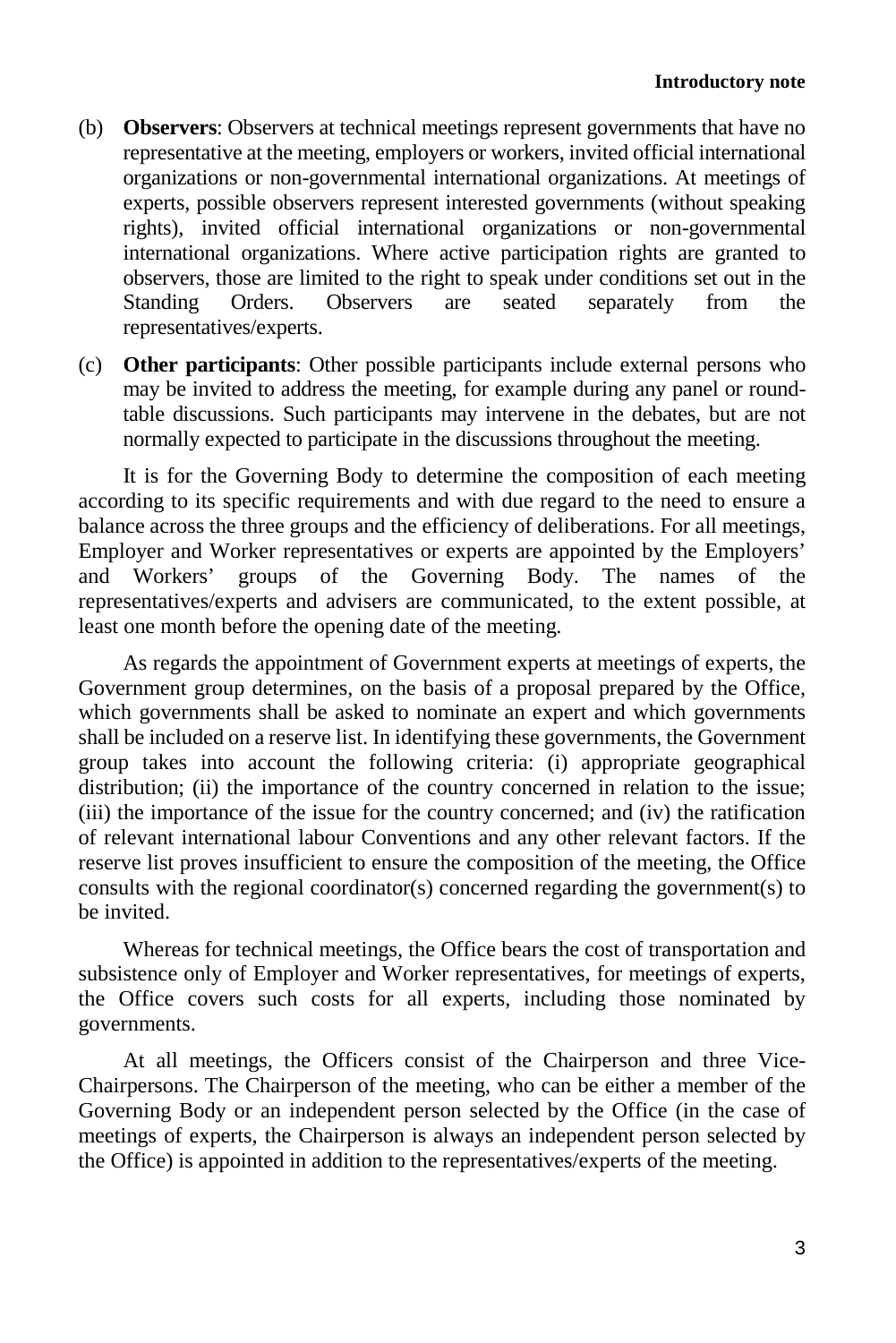#### **Introductory note**

#### *4. Group secretariats*

<span id="page-7-0"></span>The secretariats of the Employers' and Workers' groups, which are traditionally provided by the International Organisation of Employers (IOE) and the International Trade Union Confederation (ITUC), or the relevant sectoral international workers' organizations, respectively, play a key role in supporting the work of the respective groups. Members of the secretariats of the two groups may attend meetings, including the meetings of any subsidiary body, and intervene in the debates.

#### *5. Report/draft outcome document*

<span id="page-7-1"></span>For technical meetings, the Office prepares a report on the matters covered by the agenda with a view to providing participants with a basis for their deliberations. The Office's preparatory report does not, in principle, exceed 40 pages (less for global dialogue forums). The Office also draws up a list of discussion points to focus attention on the major aspects of the matters covered by the agenda without, however, limiting the freedom of the meeting to carry out its work as it sees fit.

For meetings of experts, the Office normally prepares a draft outcome document (for example draft guidelines or a draft code of practice) that is submitted to the meeting to serve as the basis of its work.

The report or draft outcome document prepared by the Office for each meeting is made available electronically to the governments invited to be represented and to the appointed Employer and Worker representatives, or to the nominated experts, as the case may be, at least one month before the start of the meeting.

#### *6. Outcome document and follow-up*

<span id="page-7-2"></span>The outcome document of a technical meeting or meeting of experts is submitted to the Governing Body, which can approve or reject it without modifying its content. Once the outcome document of the meeting and any resolutions are approved by the Governing Body, they constitute ILO documents on which action might be taken separately or jointly by governments and national organizations of employers and workers, or by the Governing Body. In particular, in the light of the outcome document, the Governing Body may consider proposed items for the agenda of the Conference, thus ensuring linkages between the tripartite global meetings and the ILO's future programme of work.

It is for governments to consider the effect to be given to the outcome document and any resolutions, the application of which is within their competence. Any action that they may take is determined in consultation with the employers' and workers' organizations concerned.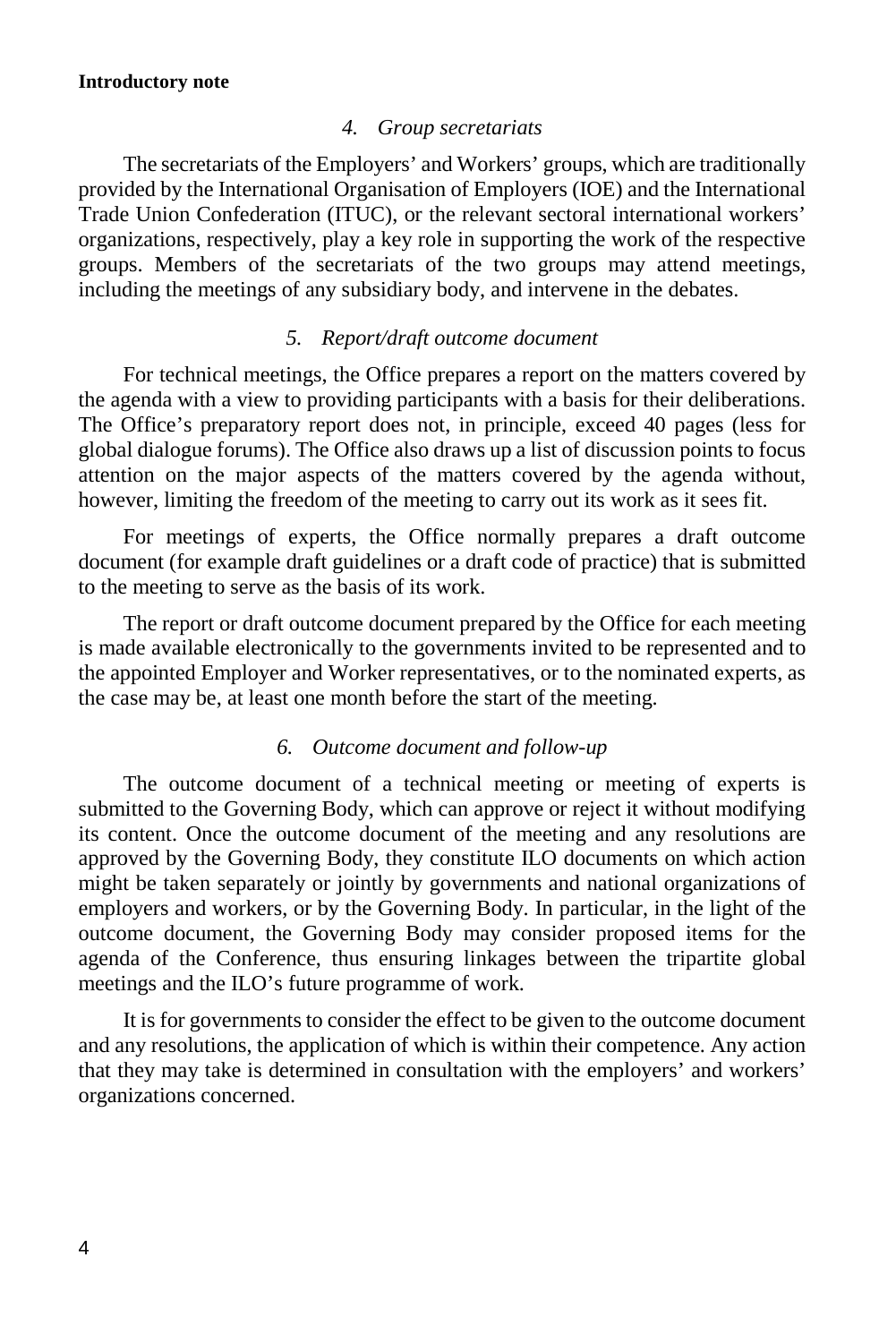It is for the employers' and workers' organizations concerned and, where they exist, the national industrial relations bodies, whether tripartite or bipartite, to consider the effect to be given to the outcome document and any resolutions raising matters of interest for joint consultation or negotiation.

## *7. Note on the proceedings*

<span id="page-8-0"></span>A summary record of proceedings is prepared by the secretariat of the meeting, reflecting the views expressed by the participants. The draft summary record is sent electronically to all represented governments and Employer and Worker representatives, or experts, after the meeting, giving them the opportunity to ask for corrections to statements made by or attributed to them.

Once finalized, the summary record of proceedings, the outcome document and any adopted resolutions are consolidated by the Office as a note on the proceedings. The note is submitted as soon as possible to the Governing Body. At the request of the Governing Body, the Office will publish the final note on the ILO website, together with any observations from or decisions of the Governing Body.

Subject to authorization by the Governing Body, codes of practice, guidelines or similar documents adopted by meetings of experts are published separately by the **Office**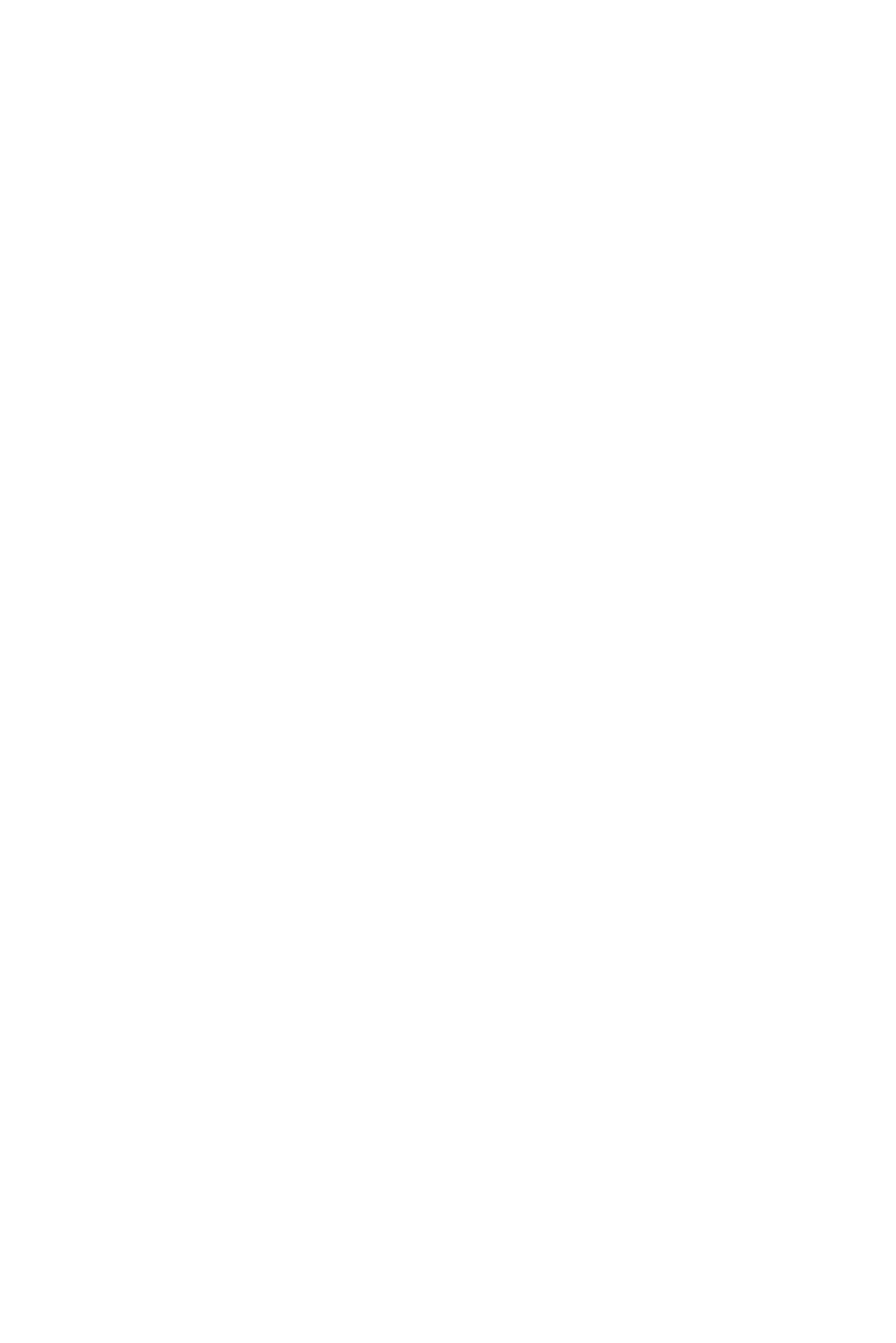<span id="page-10-0"></span>**Standing Orders for technical meetings**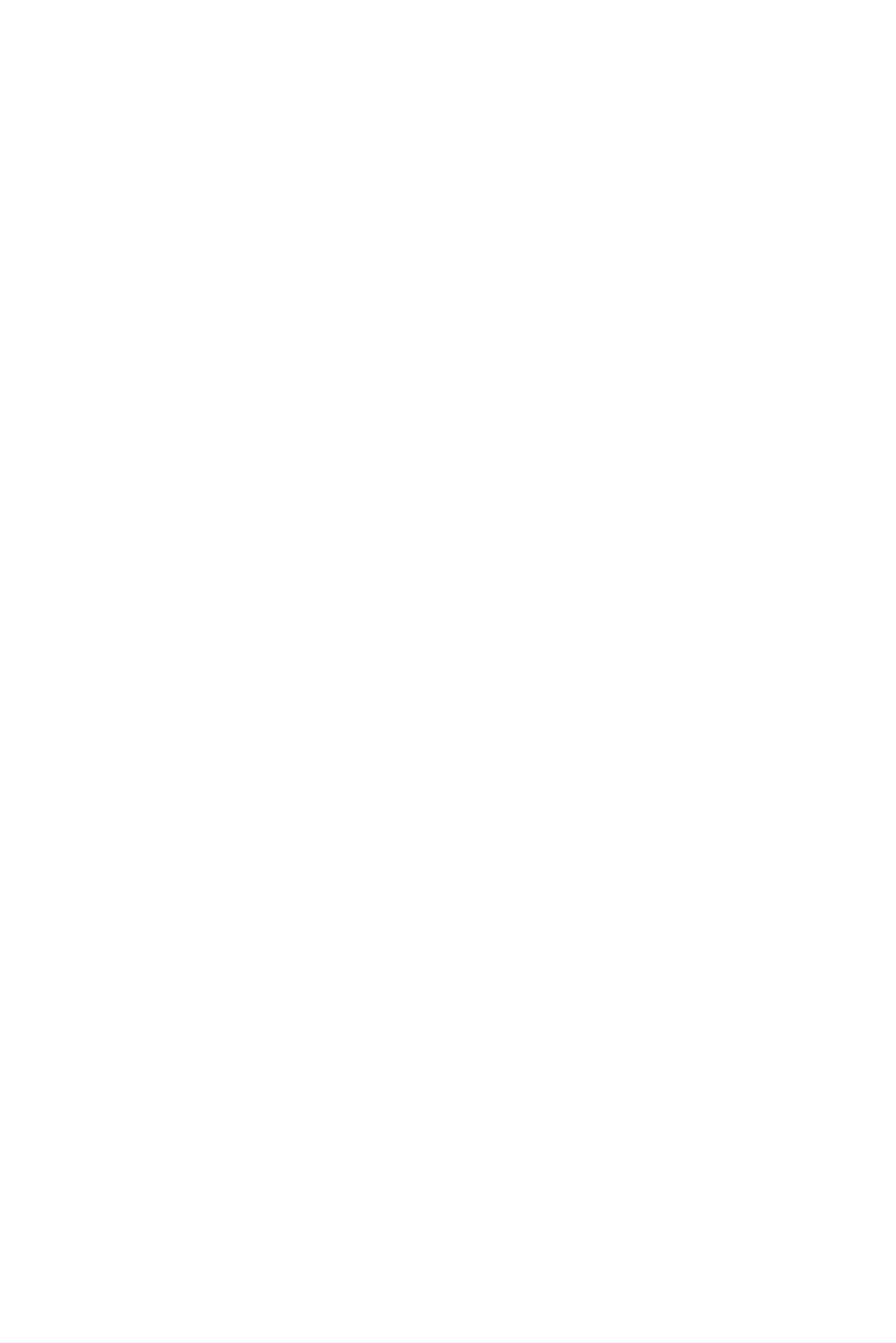## **Standing Orders for technical meetings**

#### ARTICLE 1

#### *Scope*

<span id="page-12-0"></span>1. These Standing Orders apply to all technical meetings convened by the Governing Body of the International Labour Office to which no other Standing Orders apply.

2. The Governing Body may for any particular meeting suspend the application of all or part of the provisions of these Standing Orders, or modify them, taking into account the particular composition or agenda of the meeting.

#### ARTICLE  $2$

## *Date, length and place of meeting*

<span id="page-12-1"></span>The Governing Body shall determine the date, length and place of the meeting.

#### ARTICLE<sub>3</sub>

#### *Agenda and expected results*

<span id="page-12-2"></span>1. The Governing Body shall establish the agenda of the meeting and shall specify which form the results of its proceedings may take, in particular conclusions or other agreed statement containing guidance on the matters covered by the agenda.

2. Subject to approval by the Governing Body, the results may be published and disseminated by the International Labour Office.

#### ARTICLE 4

#### *Composition*

- <span id="page-12-3"></span>1. Technical meetings shall be composed of:
- (a) one representative of each interested government; and
- (b) such number of representatives of workers and employers as determined by the Governing Body.

2. Notwithstanding article 4, paragraph 1(a), the Governing Body may decide to limit the participation of governments.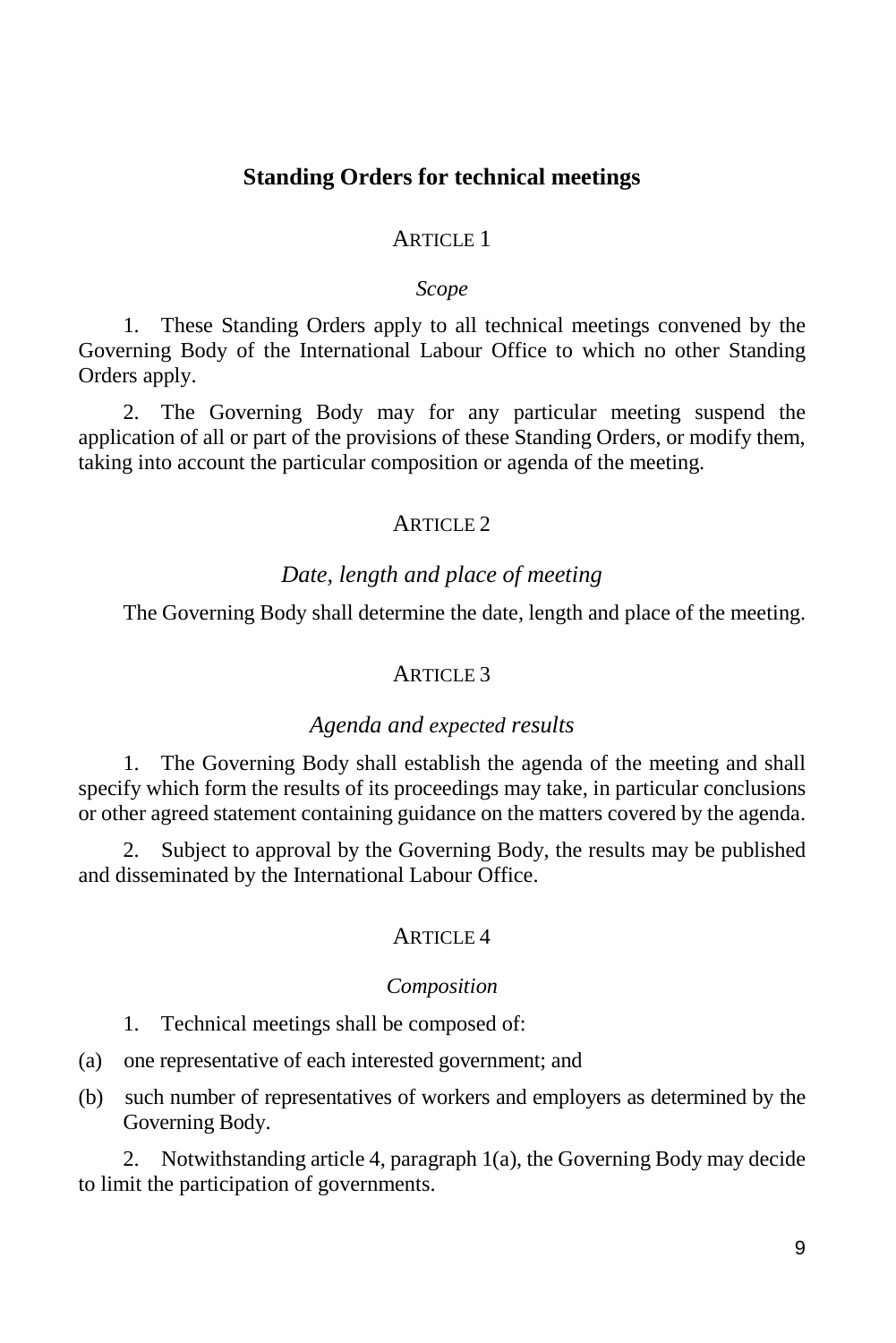#### **Technical meetings**

3. Governments wishing to participate in the meeting shall so inform the Office within a time limit set by the Office.

4. The Employers' and Workers' representatives shall be appointed by the Employers' and Workers' groups of the Governing Body, respectively.

## ARTICLE<sub>5</sub>

#### *Advisers; substitutes*

<span id="page-13-0"></span>1. Each representative may be accompanied by one adviser, who shall be appointed by the same government or by the Employers' or Workers' group, as the case may be.

2. Any adviser who has been authorized to do so by the representative to whom he or she is attached shall have the right to participate in the meeting but not the right to appoint a substitute.

3. A representative may, by notice in writing addressed to the Chairperson, appoint his or her adviser to act as his or her substitute. The notice shall specify the sitting or sittings at which the substitute will act for the representative. In that case, substitutes may take part in the debates under the same conditions as representatives.

#### ARTICLE 6

#### *Officers of the meeting*

<span id="page-13-1"></span>1. The Officers shall consist of the Chairperson, appointed in accordance with paragraph 2, and three Vice-Chairpersons, respectively elected from among the representatives or their advisers in each of the three groups.

2. The Governing Body shall either appoint one of its regular or deputy members as Chairperson of the meeting, or request the Office to select an independent person with expertise on the matters covered by the agenda and notify the meeting accordingly.

#### ARTICLE<sub>7</sub>

## *Duties of the Officers*

<span id="page-13-2"></span>1. The Chairperson shall preside over the sittings. The Vice-Chairpersons shall preside alternately over the sittings or parts of the sittings at which the Chairperson cannot be present and shall, while presiding, have the same powers as the Chairperson.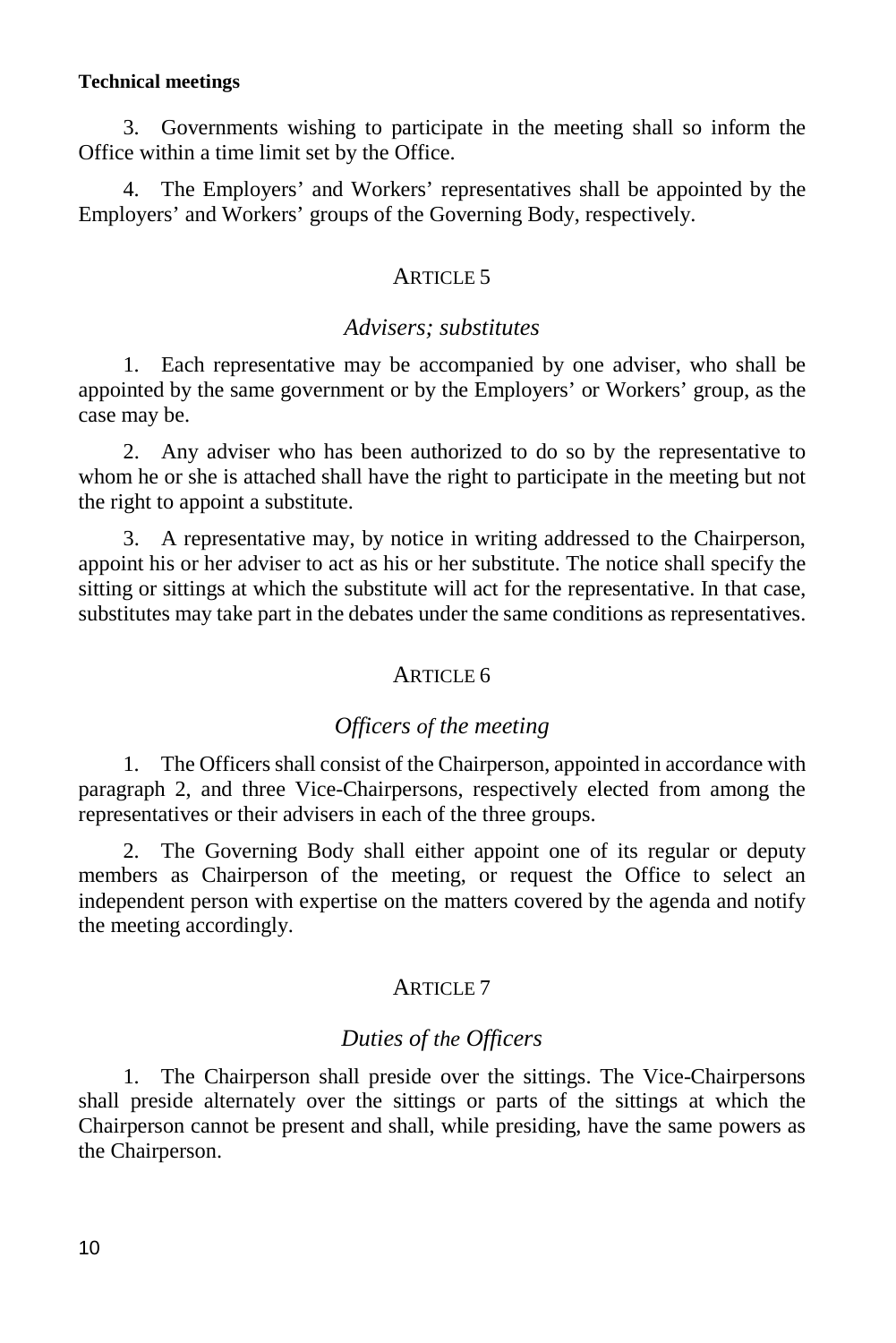2. The Chairperson shall direct the debates, maintain order and ensure the observance of the Standing Orders, put questions for decision by the meeting, and ascertain and announce consensus.

3. The Chairperson may withdraw the right to speak from any speaker whose remarks are not relevant to the subject under discussion.

4. The Chairperson shall have the right to take part in the discussions.

5. The Officers of the meeting shall approve the programme of work of the meeting, and fix the date and time of the sittings of the meeting and of its subsidiary bodies and any time limits for interventions; they shall also report to the meeting on any other questions requiring a decision for the proper conduct of its business.

## $ARTICI$  F  $\overline{R}$

## *Admission to the sittings*

<span id="page-14-0"></span>Unless the Governing Body decides otherwise, the sittings shall be public.

## ARTICLE 9

## *Right to take part in the work of the meeting*

<span id="page-14-1"></span>1. No representative or adviser shall address the meeting without having asked and obtained the permission of the Chairperson, who shall normally call upon speakers in the order in which they have signified their desire to speak.

2. Persons representing official international organizations which have been invited by the Governing Body to be represented at the meeting as observers may, with the permission of the Chairperson, address the meeting but not move motions or amendments.

3. Persons representing non-governmental international organizations, with which the ILO has established consultative relationships and with which standing arrangements for such representation have been made, and persons representing other non-governmental international organizations which have been invited by the Governing Body to be represented at the meeting, may attend it as observers. The Chairperson may, in agreement with the Vice-Chairpersons, permit such observers to make or circulate statements for the information of the meeting on matters included in its agenda. If agreement cannot be reached, the Chairperson shall refer the matter to the meeting for decision.

4. Governments not represented at the meeting in accordance with article 4(1)(a) may attend the meeting as observers. Such observers shall be entitled to make one statement to the meeting at its opening sitting. Time permitting and due priority being given to representatives, the Chairperson may, in agreement with the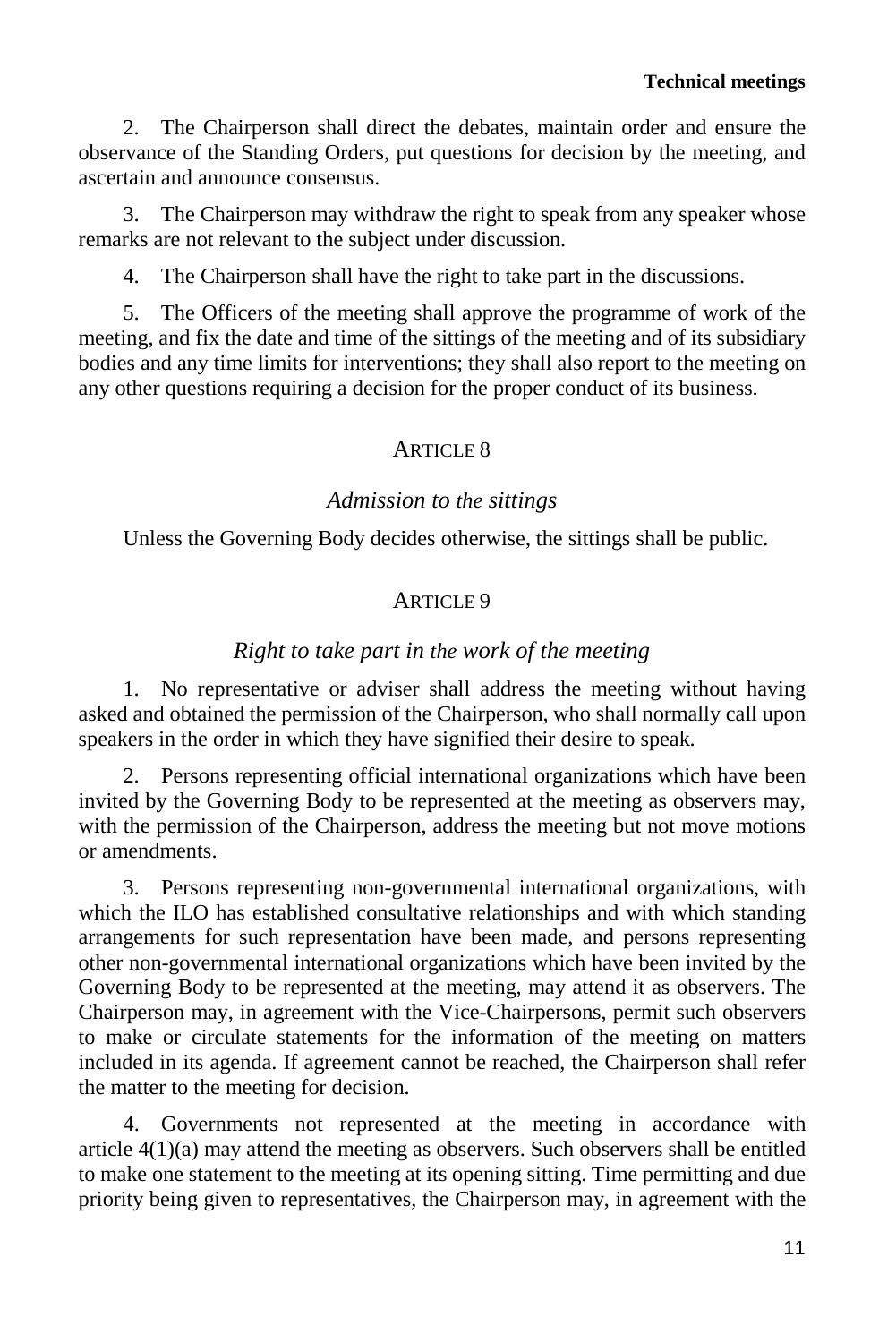#### **Technical meetings**

Vice-Chairpersons, permit Government observers to make additional statements. If agreement cannot be reached, the Chairperson shall refer the matter to the meeting for decision.

5. The Employers' and Workers' groups may each appoint observers to attend the meeting.

6. The Officers of the Governing Body are entitled to attend the meeting and participate in the proceedings without the right to move motions or amendments.

7. Members of the secretariat of the Employers' and Workers' groups at the meeting may intervene in the debates.

8. The meeting may invite external persons to address the meeting, for example during any panel discussions or round tables that may be organized within the framework of the meeting.

#### ARTICLE 10

#### *Motions and amendments*

<span id="page-15-0"></span>1. Motions as to procedure may be moved verbally, without previous notice and without having been seconded.

2. No other motion or amendment shall be discussed unless it has been seconded. If moved by a representative who is the spokesperson of a group, it is deemed to have been seconded.

3. The Chairperson, after consultation with the Vice-Chairpersons and the secretariat of the meeting, may set time limits for the submission of amendments.

4. Any amendment may be withdrawn by the representative who moved it unless an amendment to it is under discussion or has been adopted. Any amendment so withdrawn may be moved without previous notice by any other representative.

5. Any representative may at any time draw attention to the fact that the Standing Orders are not being observed, and the Chairperson shall give an immediate ruling on any question so raised.

#### ARTICLE 11

#### *Resolutions*

<span id="page-15-1"></span>1. The meeting may consider draft resolutions concerning matters related to the agenda, provided that priority shall be given to the adoption of the result of the meeting specified by the Governing Body in accordance with article 3 and the content of such resolutions does not duplicate such result.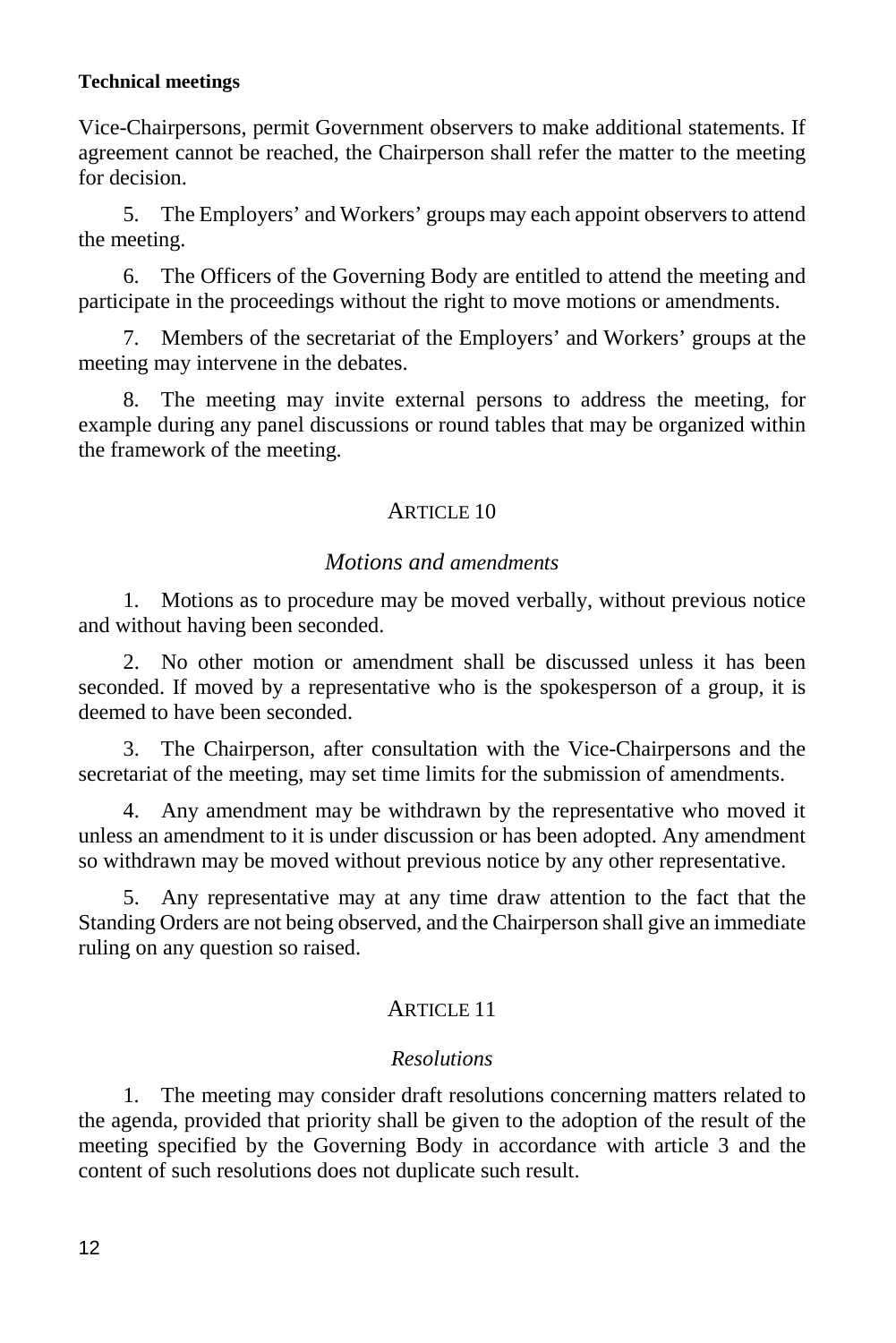2. Such resolutions shall be submitted in writing to the secretariat before the end of the first day of the meeting.

#### ARTICLE 12

#### *Adoption of decisions*

<span id="page-16-0"></span>Decisions shall be taken by consensus. Representatives shall make every effort to reach an agreement that is generally accepted, so that a decision can be adopted without formal objections. In such cases, any dissenting positions or reservations shall be placed on the record without however constituting an impediment to the adoption of the decision in question.

## ARTICLE 13

#### *Subsidiary bodies*

<span id="page-16-1"></span>1. The meeting may set up subsidiary bodies. Subsidiary bodies shall consist of equal numbers of members appointed by each of the groups, as well as the Chairperson or a Vice-Chairperson of the meeting, who shall preside over the sittings of the subsidiary body.

2. The Government members of a subsidiary body may be accompanied by their advisers, whose overall number shall not exceed that of the members of the Employers' and Workers' secretariats taken together. Such advisers and members of the Employers' and Workers' secretariats may take part in the debates.

3. These Standing Orders shall apply in so far as they are relevant and with the necessary adaptations to subsidiary bodies.

4. Sittings of subsidiary bodies are not open to observers or to the public.

#### ARTICLE 14

#### *Secretariat*

<span id="page-16-2"></span>The secretariat of the meeting is appointed by the Director-General. The secretariat shall provide the necessary administrative and substantive support to facilitate the discussions. The Secretary-General of the meeting represents the Director-General and is the chief of the secretariat.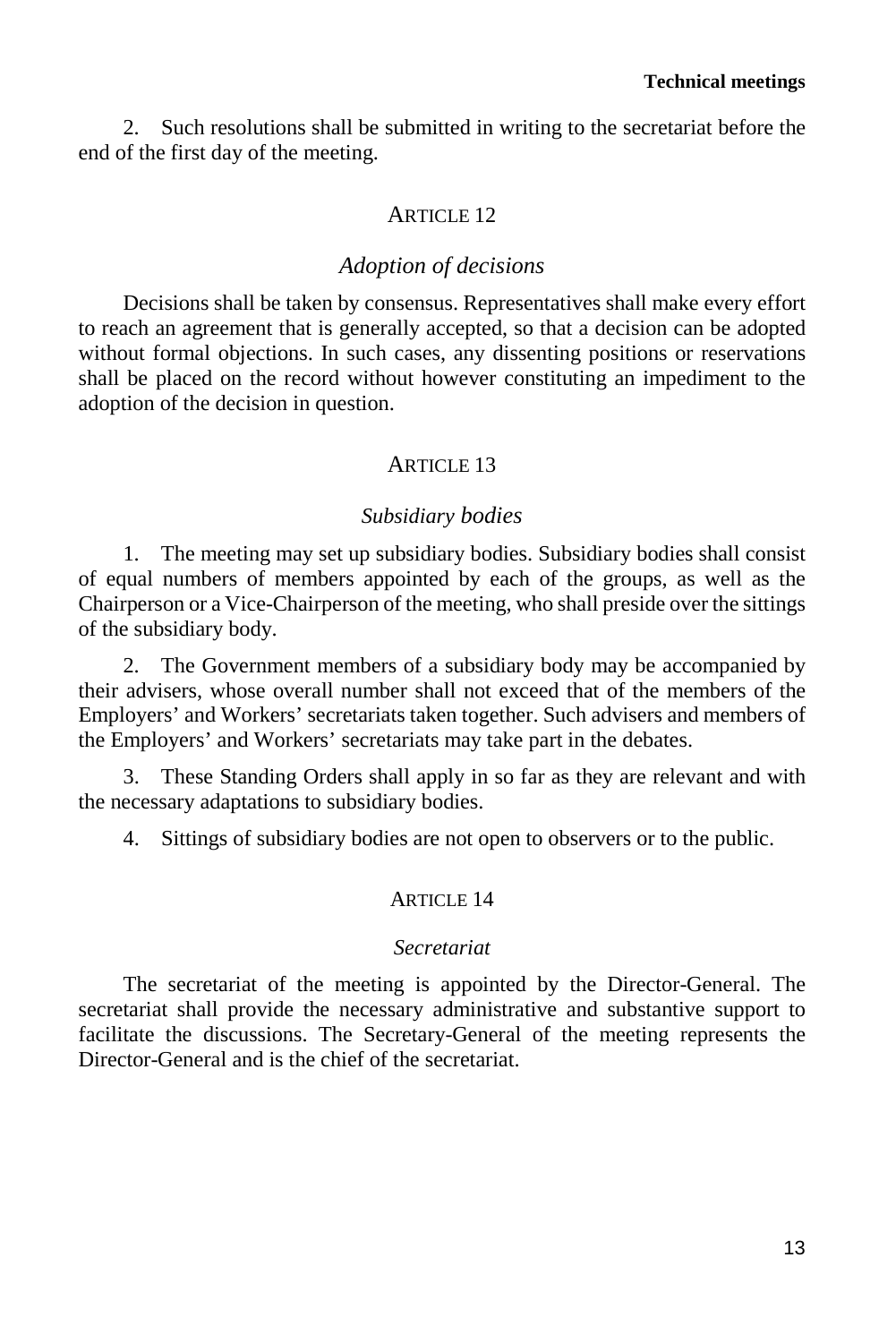#### **ARTICLE 15**

## *Languages*

<span id="page-17-0"></span>1. Unless the Governing Body decides otherwise, the official languages of the meeting shall be English, French and Spanish.

2. If the meeting decides to make use of screens to visualize text to be adopted, the International Labour Office shall make its best efforts to show the text in the official languages. Where this is not possible due to practical limitations, the text may appear in only one language.

3. The International Labour Office shall make arrangements for interpretation into and from other working languages, taking into account the composition of the meeting.

## ARTICLE 16

## *Record of proceedings*

<span id="page-17-1"></span>1. A summary record of proceedings of the meeting reflecting the views expressed by the participants shall be prepared by the secretariat of the meeting. The record of proceedings shall be sent to all participants after the meeting, giving them the opportunity to ask for corrections to statements made by or attributed to them, before it is made available online and submitted to the Governing Body.

2. If the meeting fails to reach the result specified by the Governing Body in accordance with article 3, the record of proceedings shall contain any recommendations which the meeting may wish to address to the Governing Body regarding possible future action on the matters covered by the agenda.

## ARTICLE 17

## *Autonomy of groups*

<span id="page-17-2"></span>Subject to these Standing Orders, each group shall control its own procedure.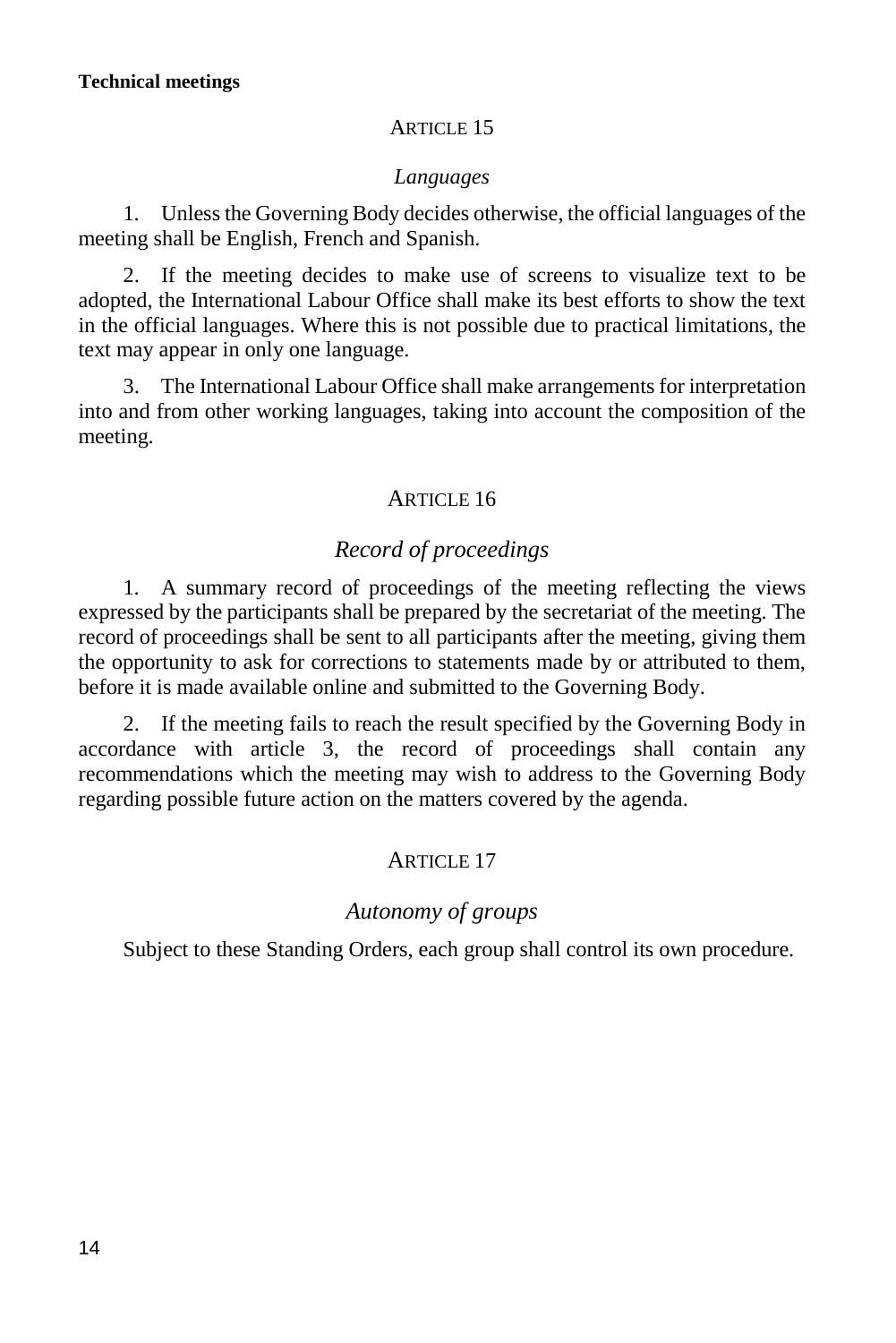<span id="page-18-0"></span>**Standing Orders for meetings of experts**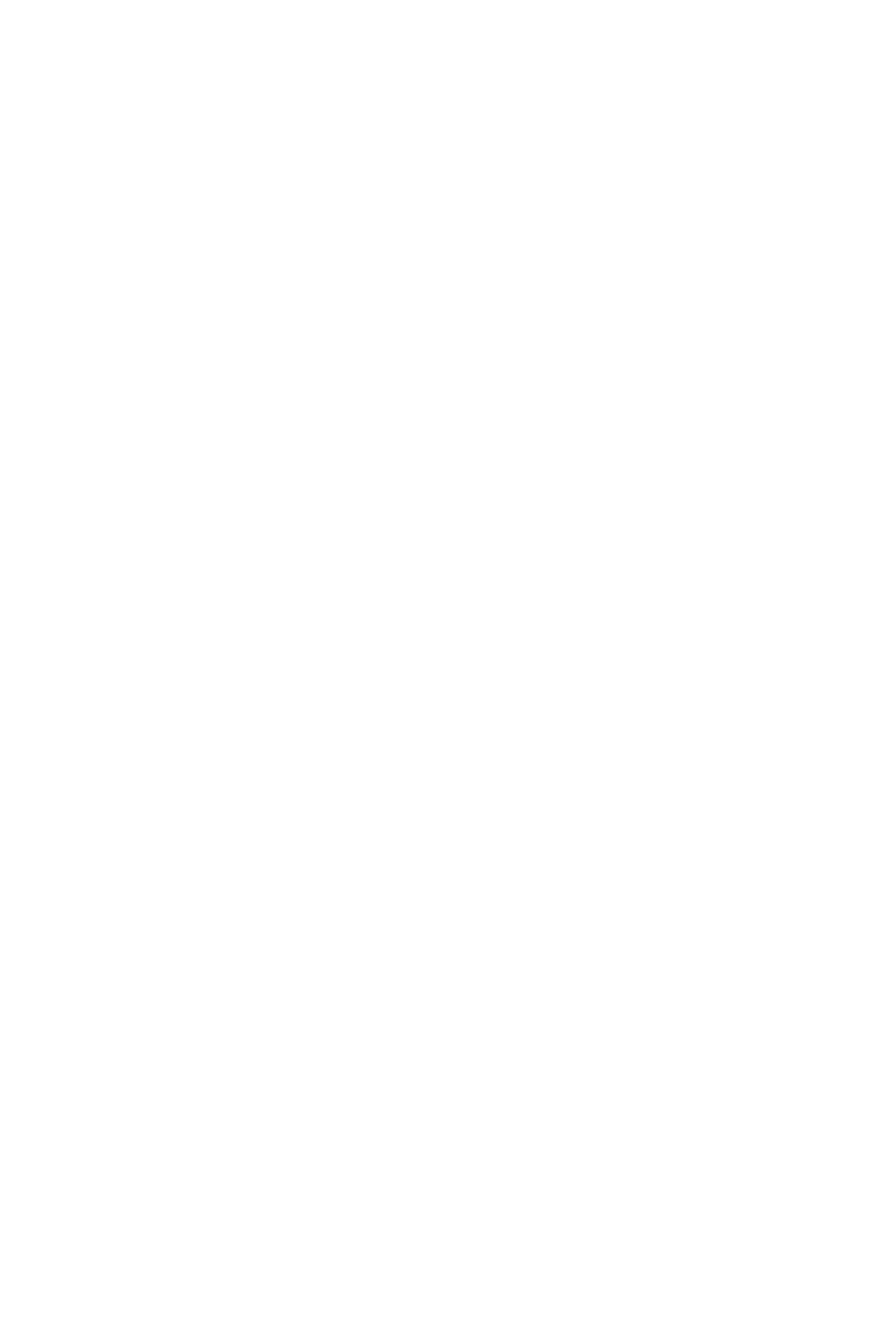## **Standing Orders for meetings of experts**

## ARTICLE 1

#### *Scope*

<span id="page-20-0"></span>1. These Standing Orders apply to all meetings of experts convened by the Governing Body of the International Labour Office.

2. The Governing Body may, for any particular meeting, suspend the application of all or part of the provisions of these Standing Orders, or modify them, taking into account the particular composition and agenda of the meeting.

#### ARTICLE 2

#### *Date, length and place of meeting*

<span id="page-20-1"></span>The Governing Body shall determine the date, length and place of the meeting.

## ARTICLE<sub>3</sub>

#### *Agenda and expected results*

<span id="page-20-2"></span>1. The Governing Body shall establish the agenda of the meeting and shall specify which form the results of its proceedings may take, in particular a code of practice, guidelines or a similar document containing detailed technical guidance on the matters covered by the agenda or, on occasion, conclusions on the matters covered by the agenda.

2. Subject to approval by the Governing Body, such documents may be published and disseminated by the International Labour Office.

## ARTICLE 4

#### *Composition*

<span id="page-20-3"></span>1. The Governing Body shall determine the composition of each meeting of experts.

2. The meeting shall be composed of an equal number of experts nominated by governments, the Employers' group and the Workers' group of the Governing Body. This number shall be a multiple of four.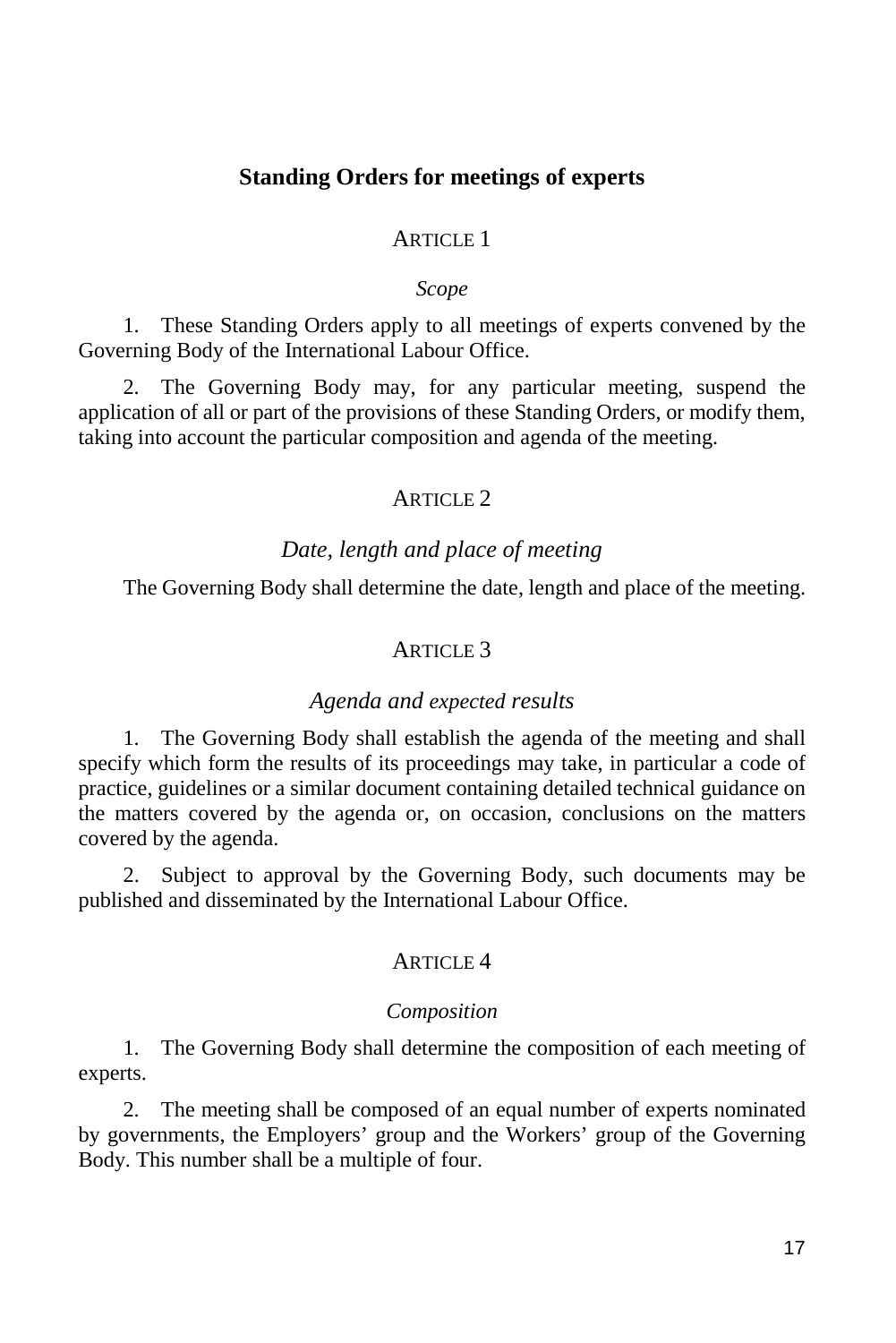#### **Meetings of experts**

3. The Government group of the Governing Body shall establish the list of member States whose governments are to be invited to nominate experts, and those which are to be included on a reserve list, established on a regional basis. For this purpose the Office shall, following consultations with regional coordinators, provide a list of member States that are relevant to the subject matter of the meeting.

4. If the government of a member State invited to nominate an expert under paragraph 3 declines the invitation or if the government does not reply within a time limit set by the Office, the Government group shall be so informed and called upon to appoint a government from the reserve list as a replacement.

5. The persons appointed as experts shall serve in their personal capacity and act and speak in their expert capacity. In appointing those persons the governments and groups of the Governing Body shall be guided by the need to secure the highest possible level of qualifications as well as geographical and gender balance.

## ARTICLE 5

## *Advisers; substitutes*

<span id="page-21-0"></span>1. Each expert may be accompanied by one adviser, who shall be appointed by the same government or by the Employers' or Workers' group, as the case may be.

2. Any adviser who has been authorized to do so by their group or the expert to whom he or she is attached shall have the right to participate in the meeting but not the right to appoint a substitute.

3. An expert may, by notice in writing addressed to the Chairperson, appoint his or her adviser to act as his or her substitute. The notice shall specify the sitting or sittings at which the substitute will act for the expert. In that case, substitutes may take part in the debates under the same conditions as experts.

## ARTICLE 6

## *Officers of the meeting*

<span id="page-21-1"></span>1. The Officers shall consist of the Chairperson, selected in accordance with paragraph 2, and three Vice-Chairpersons, respectively elected from among the experts or their advisers in each of the three groups.

2. The Chairperson shall be an independent person with expertise on the matters covered by the agenda selected by the International Labour Office.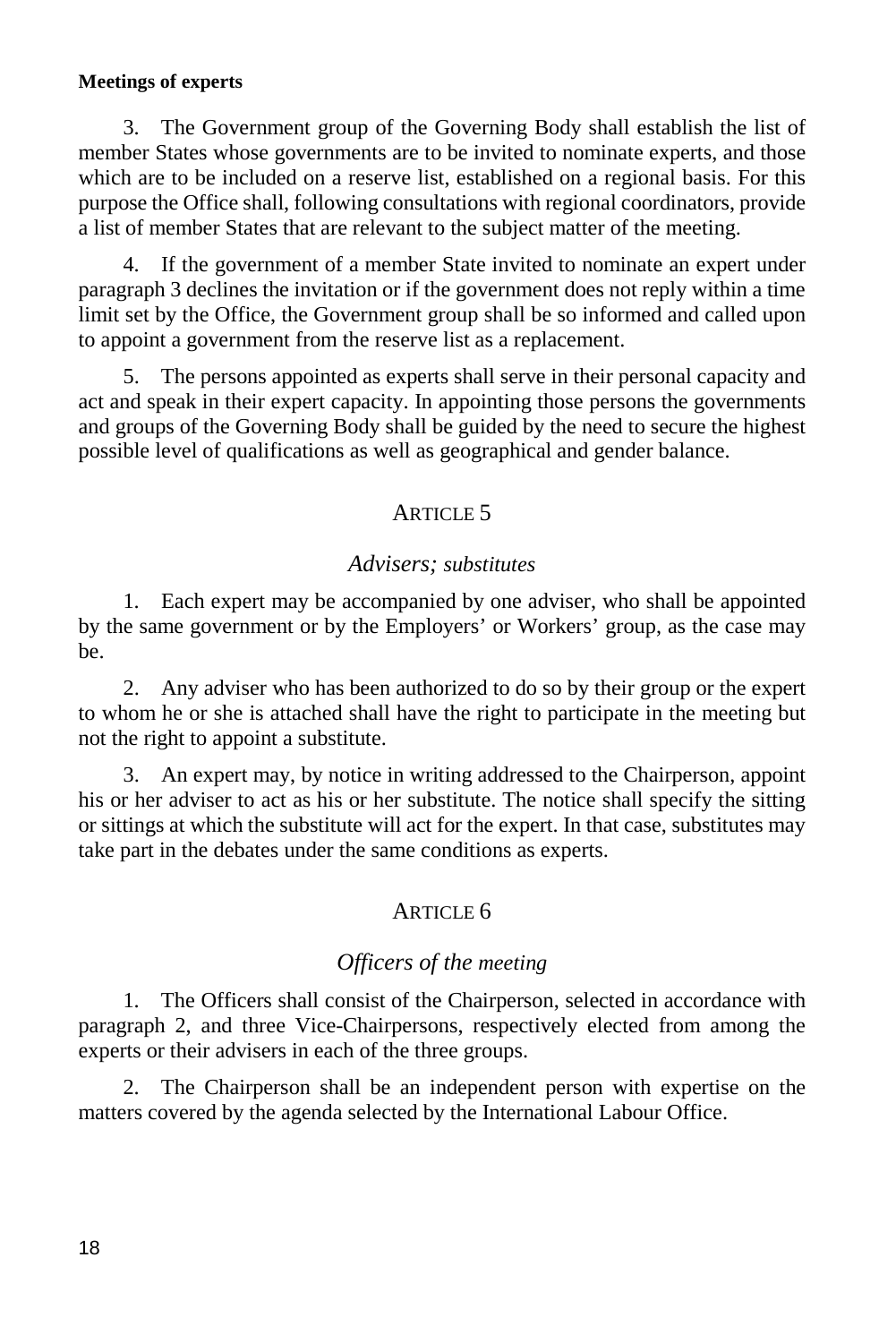## ARTICLE 7

## *Duties of the Officers*

<span id="page-22-0"></span>1. The Chairperson shall preside over the sittings. The Vice-Chairpersons shall preside alternately over the sittings or parts of the sittings at which the Chairperson cannot be present and shall, while presiding, have the same powers as the Chairperson.

2. The Chairperson shall direct the debates, maintain order and ensure the observance of the Standing Orders, put questions for decision by the meeting, and ascertain and announce consensus.

3. The Chairperson may withdraw the right to speak from any speaker whose remarks are not relevant to the subject under discussion.

4. The Chairperson shall have the right to take part in the discussions.

5. The Officers of the meeting shall approve the programme of work of the meeting, and fix the date and time of the sittings and any time limits for interventions; they shall also report to the meeting on any other questions requiring a decision for the proper conduct of its business.

## ARTICLE 8

#### *Admission to the sittings*

<span id="page-22-1"></span>Unless the Governing Body decides otherwise, the sittings shall not be public.

#### ARTICLE 9

## *Right to take part in the work of the meeting*

<span id="page-22-2"></span>1. No expert or adviser shall address the meeting without having asked and obtained the permission of the Chairperson, who shall normally call upon speakers in the order in which they have signalled their desire to speak.

2. Persons representing official international organizations which have been invited by the Governing Body to be represented at the meeting as observers may, with the permission of the Chairperson, address the meeting but not move motions or amendments.

3. Persons representing non-governmental international organizations with which the International Labour Organization has established consultative relationships, and with which standing arrangements for such representation have been made, and persons representing other non-governmental international organizations which have been invited by the Governing Body to be represented at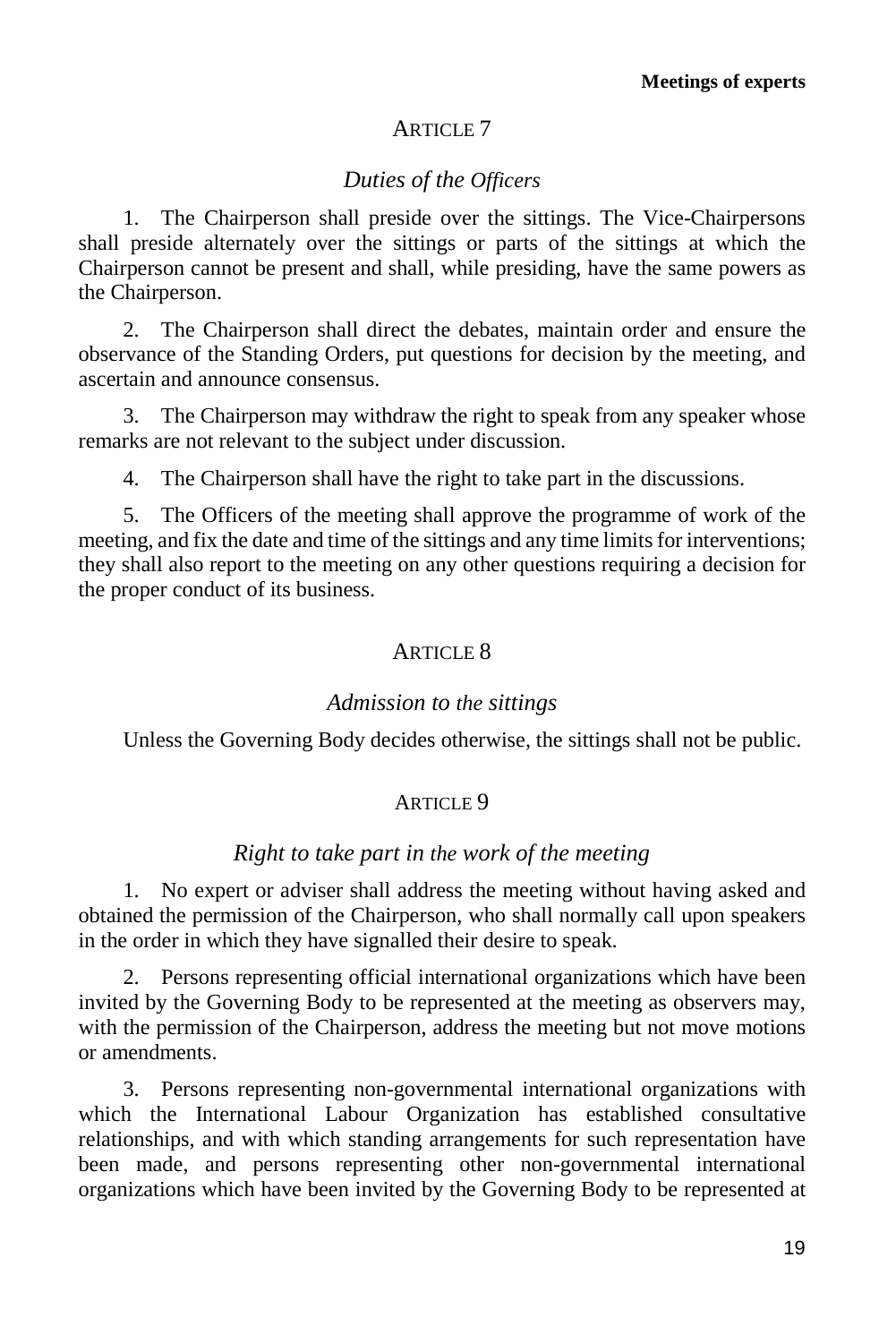### **Meetings of experts**

the meeting may attend it as observers. The Chairperson may, in agreement with the Vice-Chairpersons, permit such observers to make or circulate statements for the information of the meeting on matters included in its agenda. If agreement cannot be reached, the Chairperson shall refer the matter to the meeting for decision.

4. Interested governments may attend the meeting as observers without speaking rights (one per government) upon prior notification within a deadline set by the Office. Special seating arrangements shall be made for such observers in the meeting room.

5. The Officers of the Governing Body are entitled to attend the meeting and to intervene in the debates.

6. Members of the secretariat of the Employers' and Workers' groups at the meeting may intervene in the debates.

7. The meeting may invite external persons to address the meeting, for example during any panel discussions or round tables that may be organized within the framework of the meeting.

## ARTICLE 10

#### *Motions and amendments*

<span id="page-23-0"></span>1. Motions as to procedure may be moved verbally, without previous notice and without having been seconded.

2. No other motion or amendment shall be discussed unless it has been seconded.

3. The Chairperson, after consultation with the Vice-Chairpersons and the secretariat of the meeting, may set time limits for the submission of amendments.

4. Any amendment may be withdrawn by the expert who moved it unless an amendment to it is under discussion or has been adopted. Any amendment so withdrawn may be moved without previous notice by any other expert.

5. Any expert may at any time draw attention to the fact that the Standing Orders are not being observed, and the Chairperson shall give an immediate ruling on any question so raised.

## ARTICLE 11

## *Adoption of decisions*

<span id="page-23-1"></span>Decisions shall be taken by consensus. Experts shall make every effort to reach an agreement that is generally accepted, so that a decision can be adopted without formal objections. In such cases, any dissenting positions or reservations shall be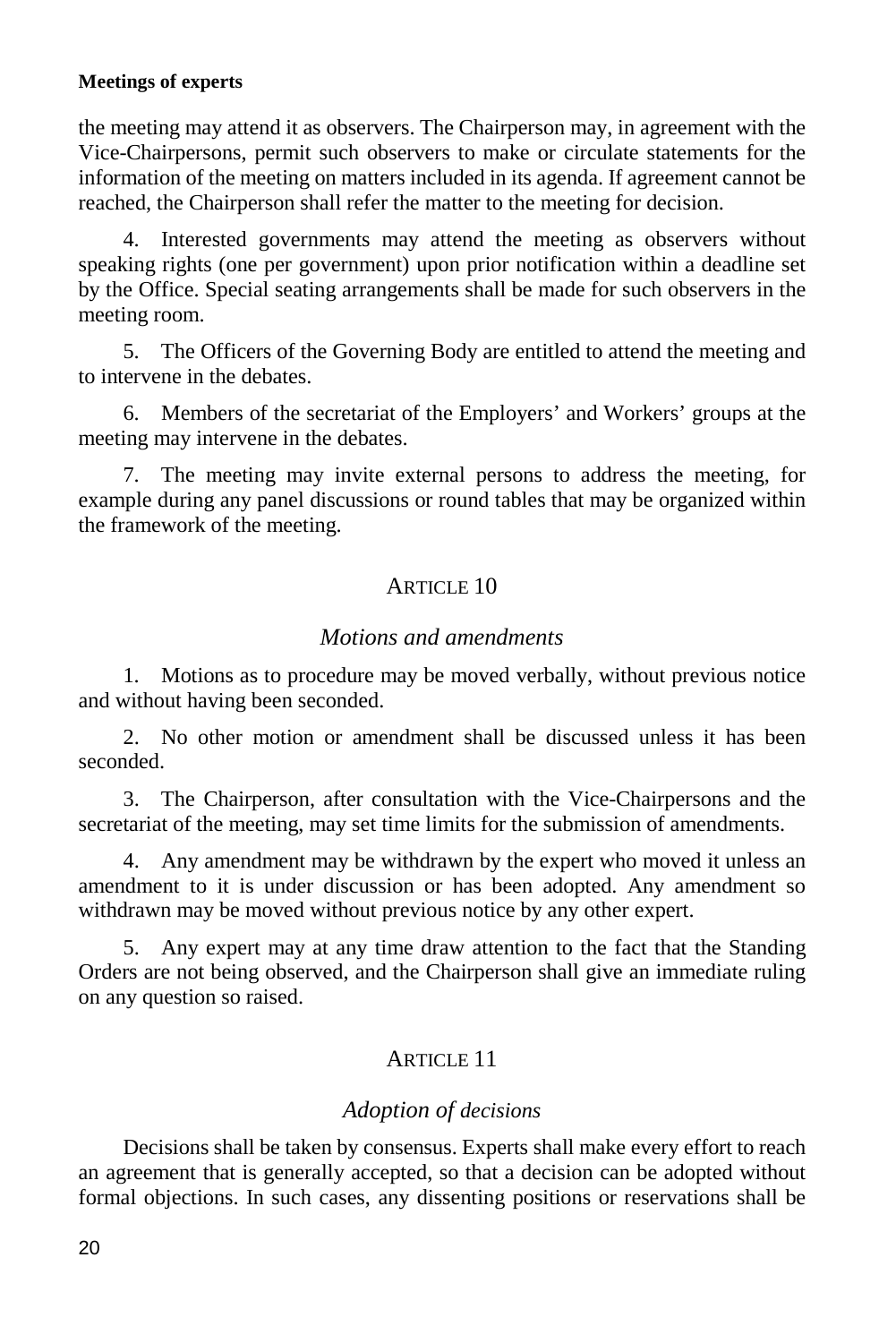placed on the record without, however, constituting an impediment to the adoption of the decision in question.

## ARTICLE 12

#### *Secretariat*

<span id="page-24-0"></span>The secretariat of the meeting is appointed by the Director-General. The secretariat shall provide the necessary administrative and substantive support to facilitate the discussions. The Secretary-General of the meeting represents the Director-General and is the chief of the secretariat.

## **ARTICLE 13**

#### *Languages*

<span id="page-24-1"></span>1. Unless the Governing Body decides otherwise, the official languages of the meeting shall be English, French and Spanish.

2. If the meeting decides to make use of screens to visualize text to be adopted, the International Labour Office shall make its best efforts to show the text in the official languages. Where this is not possible due to practical limitations, the text may appear in only one language.

3. The International Labour Office shall make arrangements for interpretation into and from other working languages, taking into account the composition of the meeting.

#### **ARTICLE 14**

## *Record of proceedings*

<span id="page-24-2"></span>1. A summary record of proceedings of the meeting reflecting the views expressed by the experts shall be prepared by the secretariat of the meeting. The record of proceedings shall be sent to all participants after the meeting, giving them the opportunity to ask for corrections to statements made by or attributed to them, before it is made available online and submitted to the Governing Body.

2. If the meeting fails to reach the result specified by the Governing Body in accordance with article 3, the record of proceedings shall contain any recommendations which the meeting may wish to address to the Governing Body regarding possible future action on the matters covered by the agenda.